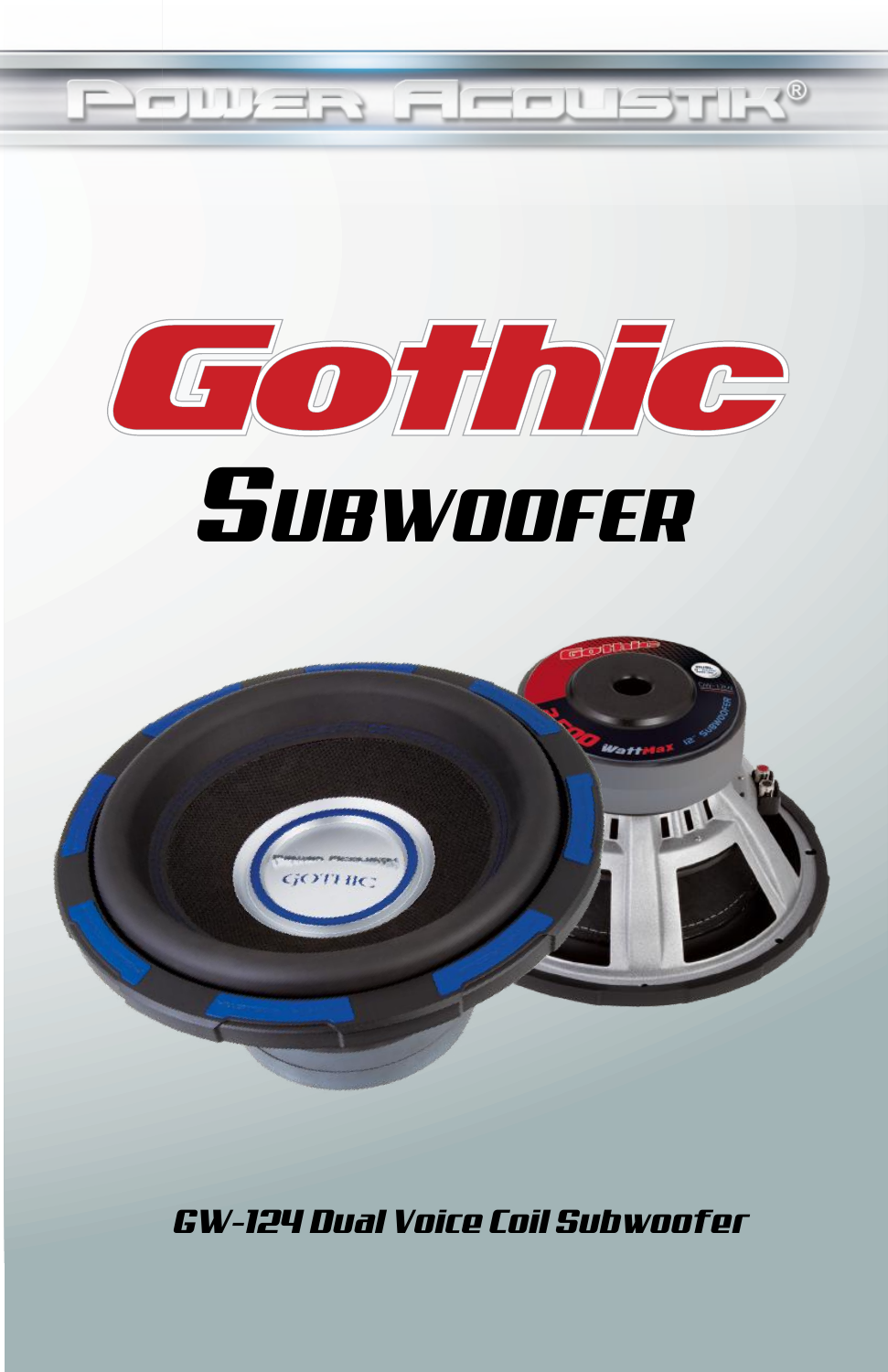Thank you for choosing Power Acoustik subwoofers. Designed and engineered in the USA, this product combines innovative technology with the finest materials to consistently deliver Absolutely State of the Art performance, sound quality, reliability, and value. This Power Acoustik product reflects our commitment to offering you unparalleled performance and quality for years of dependable service and listening enjoyment.

#### **Features, Parameters, & Dimensions**

- *-* Composite Fiber Cone Material
- *-* High Excursion Rubber Surround
- *-* Stitched Cone/Surround Assembly
- *-* 2.5" Dual 4-ohm Voice Coil
- *-* Low Tolerance Joint Adhesives
- Maximum Strength HD Magnet
- Nickel Plated 8ga. Wire Terminals
- Poly-Cotton Suspension Spider
- Vented T-Yoke Back-plate
- Segmented PVC Frame Gasket

| <b>SPECIFICATIONS</b> | <b>GW-124</b>       |
|-----------------------|---------------------|
| Re                    | $7.622\Omega$       |
| Fs                    | 32.89Hz             |
| Qes                   | 0.672               |
| Qms                   | 4.427               |
| Ots                   | 0.583               |
| <b>DIAMETER</b>       | 12"                 |
| Vas                   | 39.934L             |
| Bl                    | 21.193тм            |
| <b>MMS</b>            | 191.325G            |
| CMS                   | 122.486             |
| Sen                   | 85.12 <sub>DB</sub> |
| <b>MAX POWER</b>      | 2,500W              |
| <b>RMS POWER</b>      | 1,200W              |
| <b>CUTOUT DIAM</b>    | 11"                 |
| <b>MOUNT DEPTH</b>    | 6.25"               |
| Weight                | 16 LBS.             |

## www.PowerAcoustik.com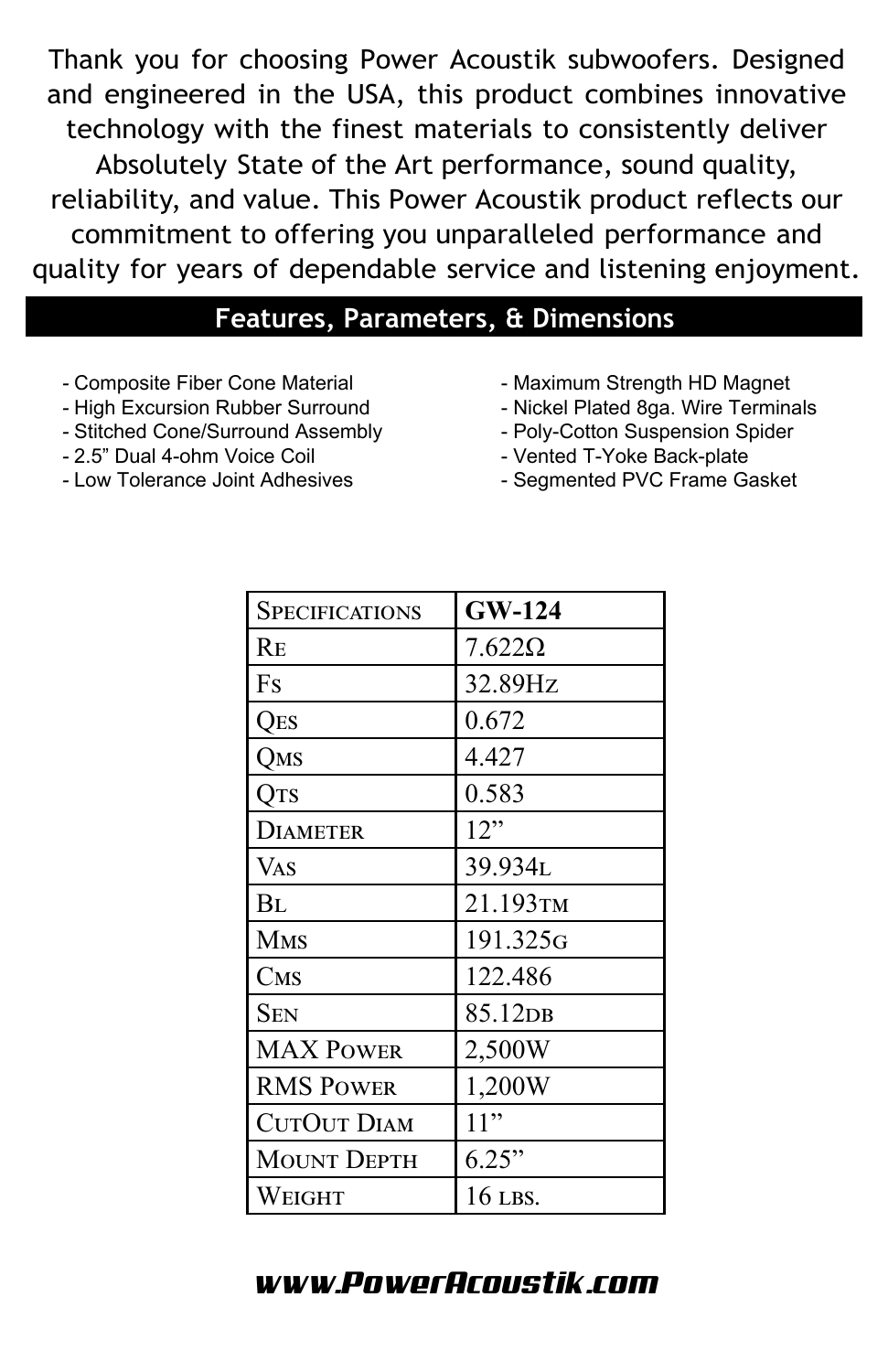#### **Enclosure Dimensions**

Included in this manual are several different enclosure suggestions. These are by no means the only enclosures to use, but they provide a starting point to determine the correct enclosure for your needs. Many factors must be addressed (amount of power, vehicle, placement, crossovers, etc.). Therefore, as always, Power Acoustik recommends that your subwoofer be installed by an authorized Power Acoustik dealer.

### **Enclosure Construction**

All enclosures should be made of .75" (3/4") material only. When possible, make the baffle 1.5" (1  $\frac{1}{2}$ ) thick and add .75" (3/4") to the depth of the enclosure to compensate. All volumes INCLUDE vent/port and subwoofer displacements. DO NOT change the volume unless you plan on adding a substantial amount of bracing. Applying a coat of fiberglass resin to the interior walls will significantly improve sealing the enclosure for added performance. Adding a thin layer of poly-fill will improve response by smooth-ing out reflections within the enclosure.

| <b>SEALED</b>   |                 |
|-----------------|-----------------|
| M <sub>IN</sub> | 1.25 CU FT.     |
| OPTIMUM         | 1.50 CU FT.     |
| <b>PORTED</b>   |                 |
| M <sub>IN</sub> | 2.00 CU FT.     |
| PORT WXL        | $4" \times 11"$ |
| <b>TUNING</b>   | 34 Hz           |
| OPT             | 2.50 CU FT.     |
| PORT WXL        | $4"$ x 13.75"   |
| Tuning          | 30 Hz           |

## **Enclosure Recommendations**

### www.PowerAcoustik.com